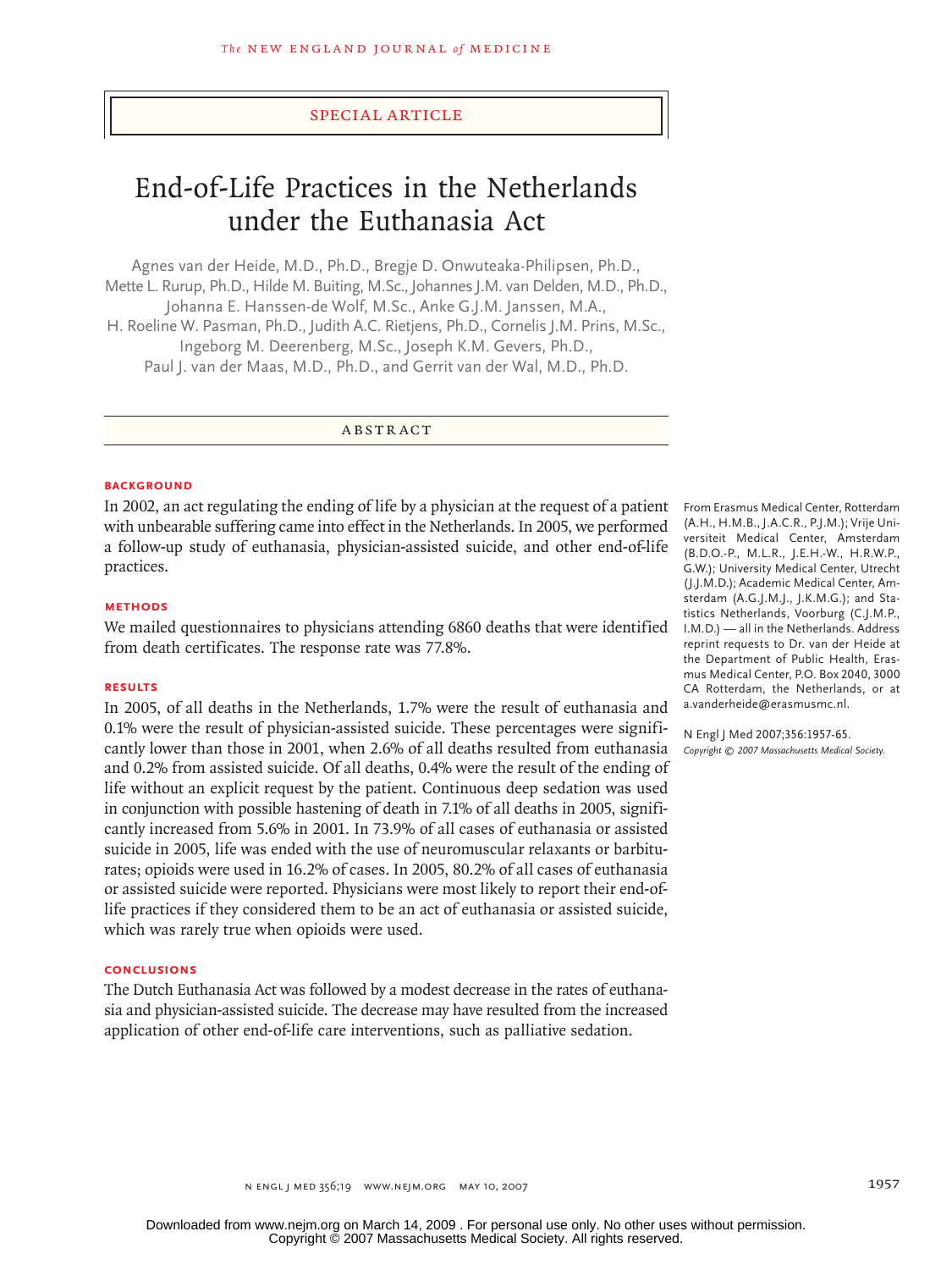THE INCREASING IMPORTANCE OF CHRON-<br>ic diseases as a cause of death and the<br>attention currently being paid to patient-<br>centered care at the end of life have created interic diseases as a cause of death and the attention currently being paid to patientest in the role of medicine in the timing and mode of death and dying.<sup>1</sup> In many instances, death is not merely the result of the natural course of a lethal disease: medical decision making often contributes.2-5 Such decision making concerns the use of medical treatment to prolong the life of seriously ill patients. Furthermore, the alleviation of severe symptoms sometimes involves the use of drugs that have as a potential side effect the shortening of life. Difficult situations can occur when patients feel that their suffering is unbearable, feel hopeless, and ask their physician to help them to terminate their life. In most countries, physicians are not allowed to grant such a request, although physician assistance in dying is now a topic of debate in many countries.<sup>6-8</sup>

In the Netherlands, euthanasia is defined as death resulting from medication that is administered by a physician with the explicit intention of hastening death at the explicit request of the patient.9 In assisted suicide, the patient selfadministers medication that was prescribed by a physician. In the early 1990s, the practices of euthanasia and physician assistance in suicide were liable to legal prosecution in the Netherlands. The public prosecutor mostly dismissed physicians from prosecution if they were found to have adhered to a number of requirements. Research in 1990 indicated that the reporting rate for euthanasia and physician assistance in suicide was only 18.0%.10 After the official establishment of a reporting procedure in 1993, the reporting rate increased to 40.7% in 1995.<sup>11</sup>

The reporting procedure was updated in 1998 to involve the initial review of the deaths by multidisciplinary review committees that advised the public prosecutor about whether or not the requirements for careful practice had been fulfilled. As a result, the reporting rate further increased to 54.1% in 2001.<sup>12</sup> The reporting procedure was widely endorsed by physicians, and the review committees only rarely found serious violations of the requirements for careful practice. Furthermore, the frequencies of euthanasia and assisted suicide seemed to have stabilized in 2001.<sup>13</sup> Nonreporting was most common in cases in which physicians had administered opioids rather than neuromuscular relaxants or barbiturates.<sup>14</sup>

In April 2002, after three decades of debate and research, the Euthanasia Act was passed to regulate the ending of life by a physician at the request of a patient who was suffering unbearably without hope of relief. The act officially legalized euthanasia and physician-assisted suicide for the first time, but in effect it simply legalized an existing practice, since physicians had not been prosecuted for actions to end the lives of patients as long as the actions were consistent with the standards of care that had been established in the early 1990s. The most important change was that, under the act, the review committees forward to the legal prosecutor only cases in which the requirements for careful practice are not met.

Physician assistance in dying is also legally regulated in other countries. The Oregon Death with Dignity Act legalizing physician-assisted suicide was enacted into law in 1997, and in 2002 Belgium adopted a law on euthanasia that is largely similar to the Dutch law.15-19 However, the Netherlands is the first country where largescale research has provided insight into the practices of euthanasia and assisted suicide and their use in end-of-life decision making. Large nationwide studies of practices in 1990, 1995, and 2001 have provided data on the frequency and characteristics of euthanasia, physician-assisted suicide, and other medical acts that may hasten death.10,13,20 These studies have proved the importance of end-of-life decision making in current medical practice, and they have had a major influence on national policymaking and the further development of end-of-life care. In 2005, we performed a follow-up study to assess the effects of the 2002 Dutch law and changes in end-of-life care. We also assessed the reporting rates for euthanasia and assisted suicide and physicians' reasons for nonreporting.

#### METHODS

### **Study Design**

We performed a death-certificate study that was largely similar to the large-scale studies of practices in 1990, 1995, and 2001.10,13,20 A stratified sample of death cases was drawn from the central death registry of Statistics Netherlands, which receives death certificates for all deaths that occur in the Netherlands. All 43,959 deaths that occurred between August and November 2005 were assigned to one of five strata, which were denoted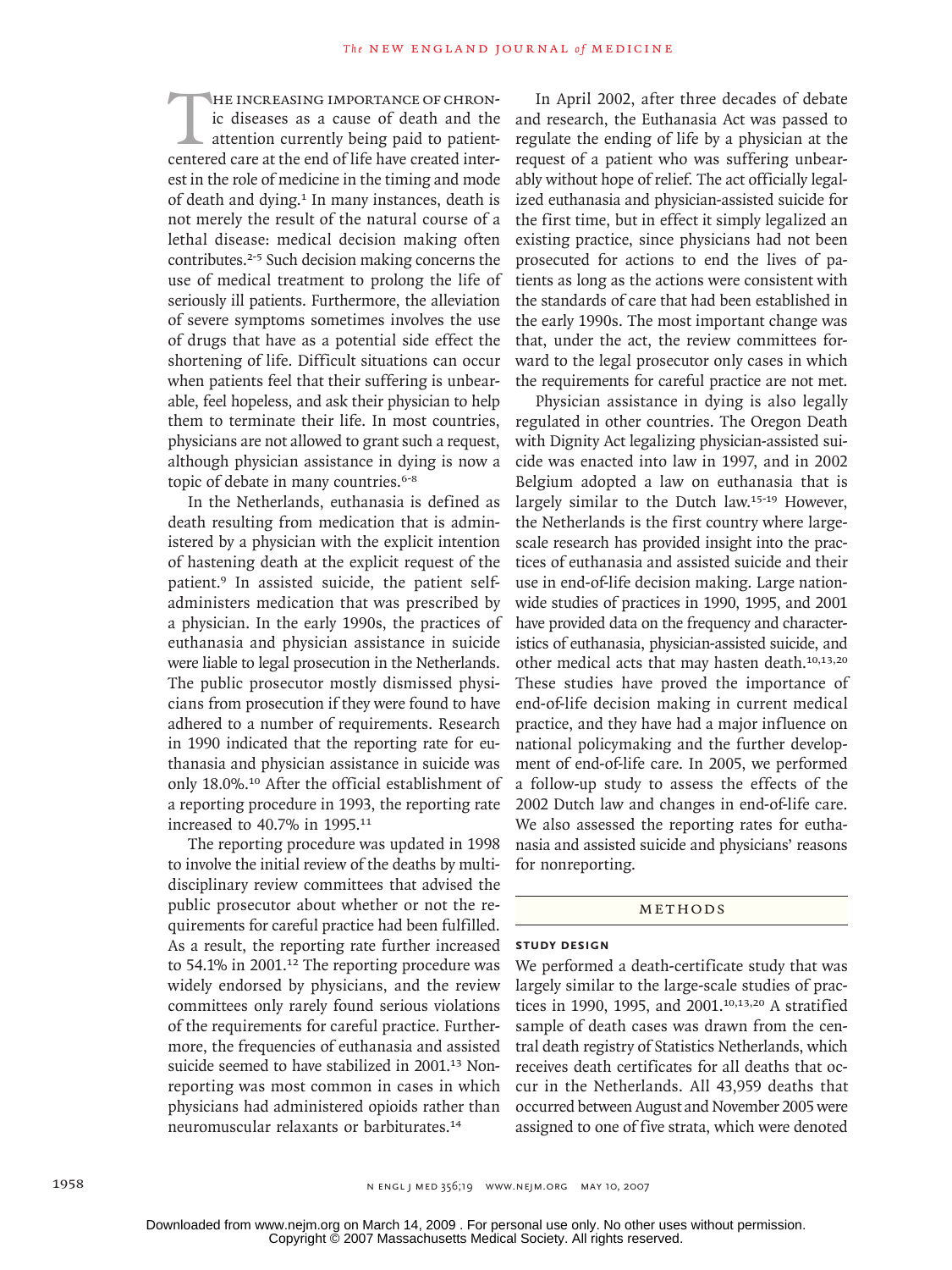1 through 5. When the cause of death was one in which it was clear that no physician's assistance in dying could have been provided (e.g., sudden death from a car accident), the death was assigned to stratum 1. These cases were retained in the sample, but no questionnaires were sent to the physicians, because no further information was needed to determine that no physician's assistance in dying had been provided. When the likelihood that a physician's assistance in dying had been provided was deemed to be high, the death was assigned to stratum 5. The final sample contained half the cases in stratum 5, 25% of the cases in stratum 4, 12.5% of those in stratum3, 8.3% of those in stratum 2, and all cases in stratum 1.

For all sampled cases for which the cause of death did not preclude physician assistance in dying, attending physicians were mailed a four-page questionnaire (see the Supplementary Appendix, available with the full text of this article at www. nejm.org). The anonymity of both physicians and patients was guaranteed, because returned questionnaires were opened only after all information about the identities of the patient and physician had been removed.

#### **Questionnaire**

The questionnaire was mailed with a letter signed by the Chief Inspector for Health Care and the president of the Royal Dutch Medical Association. Of the 6860 questionnaires that were mailed to physicians, 5342 were returned (response rate, 77.8%). According to Dutch policy, the study did not require review by an ethics committee or written informed consent from the patients' families, because the data collection was anonymous with regard to the deceased patient and the attending physician.

The questionnaire focused on the characteristics of the end-of-life decision making that may have preceded the death of the patient involved. There were four key questions, addressing whether the respondent had withheld or withdrawn medical treatment while taking into account the possible hastening of death; had intensified measures to alleviate pain or other symptoms while taking into account the possible hastening of death or appreciating that possibility; had withheld or withdrawn medical treatment with the explicit intention of hastening death; or had administered, supplied, or prescribed drugs with the explicit intention of hastening death, resulting in the patient's death.

The wording of these questions was identical to that in the previous studies. If the last of the four key questions was answered affirmatively and if the act was performed in response to an explicit request by the patient, the act was classified as euthanasia if the physician had administered (or had assisted in administering) the drug and was classified as physician-assisted suicide if the patient had taken the drug himself or herself. For cases in which physicians responded affirmatively to more than one of the four key questions, the act that involved the most explicit intention with regard to the hastening of death was used to classify the act. For cases in which there was no single most explicit intention, the administration of drugs prevailed over the withholding or withdrawing of treatment.

The key questions were followed by questions about the decision-making process, the type of drugs that had been used, and the degree to which death had been hastened, as estimated by the physician. We also asked whether the patient had been deeply and continuously sedated before death. Our questionnaire also contained new questions about whether or not cases were reported as required by the Euthanasia Act, as well as about the reasons for nonreporting. Physicians were further asked to choose the term that they thought best described their act: refraining from treatment, alleviation of symptoms, palliative or terminal sedation, ending of life, assisted suicide, or euthanasia.

#### **Statistical Analysis**

The percentages reported were weighted to adjust for differences in the percentages of deaths sampled from each of the five strata and differences in response rates in relation to the age, sex, marital status, region of residence, and cause and place of death of the patients. After adjustment, the percentages were extrapolated to cover a 12-month period, to reflect the 136,402 deaths in the Netherlands in 2005. Weighting factors were calculated in three steps. First, the inverse of the percentage of deaths sampled from each stratum was taken. The resulting factor was multiplied by a second factor that was calculated by dividing the sampled number of deaths by the number of deaths for which we received a questionnaire from the physician for each combination of characteristics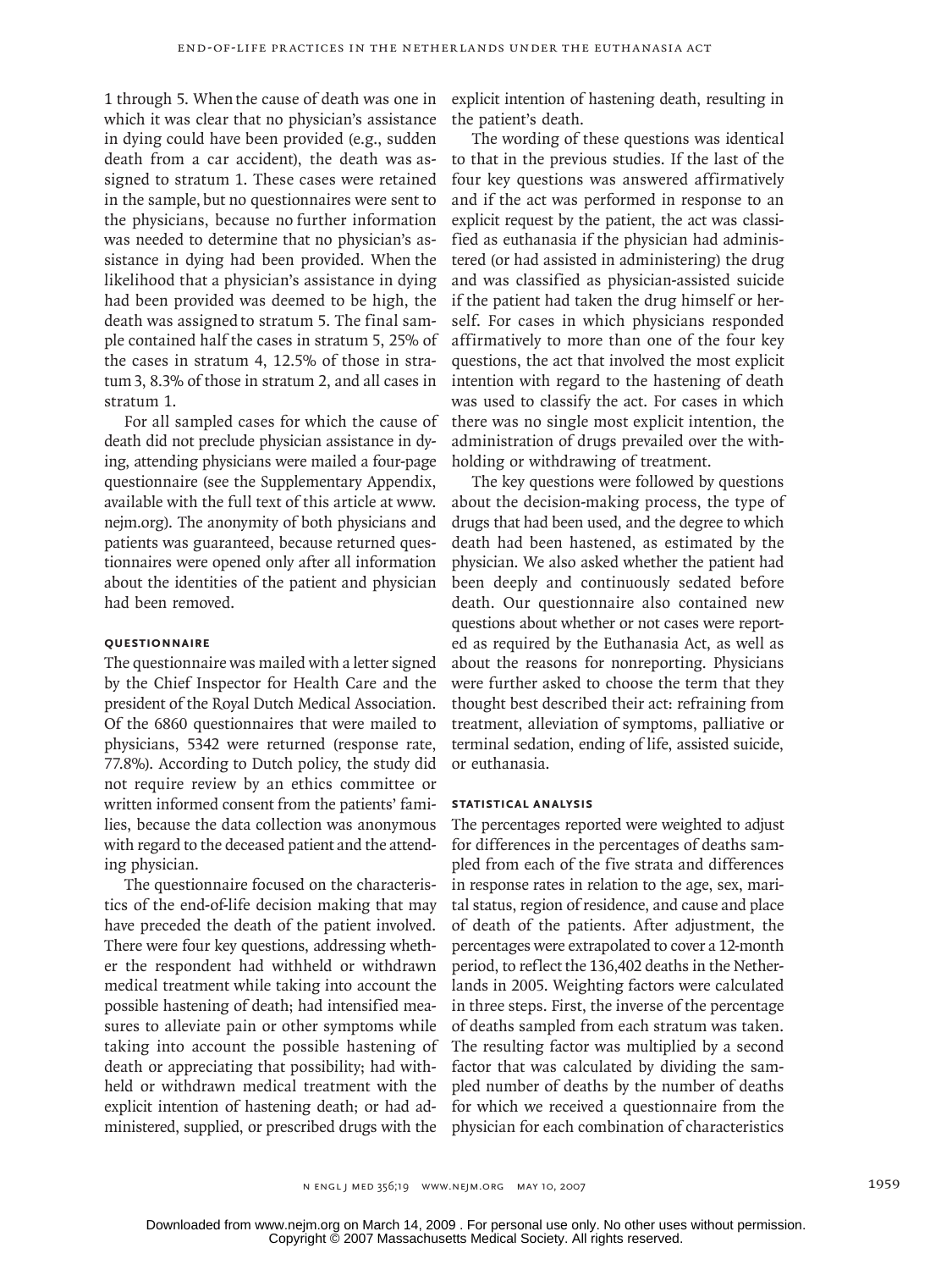of patients. The weighting factor that resulted from steps 1 and 2 was multiplied by a factor that was calculated in the third step, by dividing the actual number of cases in the population of deceased persons in 2005 for each combination of characteristics of patients by the number of cases from the first two weighting steps.

Confidence intervals were calculated for the estimates of the rates of euthanasia, assisted suicide, and other end-of-life practices. Rates across years were compared with the use of chi-square tests. Logistic-regression analysis was performed to assess the factors that helped to determine the physicians' labeling of their acts. All statistical procedures took into account the weighting procedure by standardizing the weighting factors to the actual total number of cases. P values of less than 0.05 were considered to indicate statistical significance.

# R esult s

In 2005, 1.7% of all deaths in the Netherlands were the result of euthanasia, as compared with 2.6% in 2001, 2.4% in 1995, and 1.7% in 1990 (Table 1). Assisted suicide was less common than euthanasia in each year and, like the euthanasia rate, declined in frequency in 2005. Furthermore, 0.4% of all deaths were the result of the use of lethal drugs not at the explicit request of the patient; this percentage was not significantly different from those in previous years. Intensified alleviation of symptoms as the most important end-of-life decision increased in frequency from 20.1% in 2001 to 24.7% in 2005. However, the percentage of cases in which physicians intensified the alleviation of symptoms, rather than only cases in which that action was most important, were similar: 30.1% in 2001 and 30.2% in 2005. The withholding or withdrawing of potentially lifeprolonging treatment as the most important decision decreased in frequency from 20.2% in 2001 to 15.6% in 2005. These percentages were 30.4% and 27.5%, respectively, when all cases involving the withholding or withdrawing of life-prolonging treatment were included, rather than only cases in which that action was most important. Of all deceased patients in 2005, 8.2% were continuously and deeply sedated before death. Such sedation was provided in conjunction with decisions that possibly hastened death, such as decisions to withhold hydration and nutrition, in 7.1% of

deaths in 2005, as compared with 5.6% in 2001. In the remaining 1.1% of patients who were sedated, the sedation was not provided in conjunction with decisions that possibly hastened death. (No figure is available for 2001.)

We had data from 2005 and 2001 about the rates of euthanasia, assisted suicide, ending of life without an explicit request by the patient, and continuous deep sedation in conjunction with possible hastening of death in various subgroups of patients (Table 2). The rates in 1995 and 1990 (data not shown) were similar to those in 2001. In both 2005 and 2001, the highest rates of euthanasia or assisted suicide were found for patients aged 64 years or younger, for men, and for patients with cancer. Furthermore, most acts of euthanasia or assisted suicide were carried out by general practitioners. The rate of euthanasia or assisted suicide was lower in 2005 than in 2001 for both sexes, all age groups, patients with all diagnoses, and all physician specialties. The rate of the ending of life without an explicit request by a patient was similar in each subgroup. Like euthanasia and assisted suicide, continuous deep sedation in conjunction with the possible hastening of death in 2005 was used most often in patients aged 64 years or younger, in men, and in patients with cancer; the rates of this practice in these subgroups were higher than those in 2001.

Before end-of-life decisions were made, physicians discussed euthanasia and assisted suicide with all patients whose death was caused by either act (Table 3). The physician also discussed the decision to perform euthanasia or assisted suicide with relatives of the patient in 75.5% of deaths in 2005 and with one or more colleagues in 87.7% of deaths. When life was ended without the explicit request of the patient, there had been discussion about the act or a previous wish of the patient for the act in 60.0% of patients, as compared with 26.5% in 2001. In 2005, the ending of life was not discussed with patients because they were unconscious (10.4%) or incompetent owing to young age (14.4%) or because of other factors (15.3%). Of all cases of the ending of life in 2005 without an explicit request by the patient, 80.9% had been discussed with relatives. In 65.3% of cases, the physician had discussed the decision with one or more colleagues.

In 73.9% of all cases of euthanasia or assisted suicide in 2005, life was ended with the use of neuromuscular relaxants or barbiturates; opioids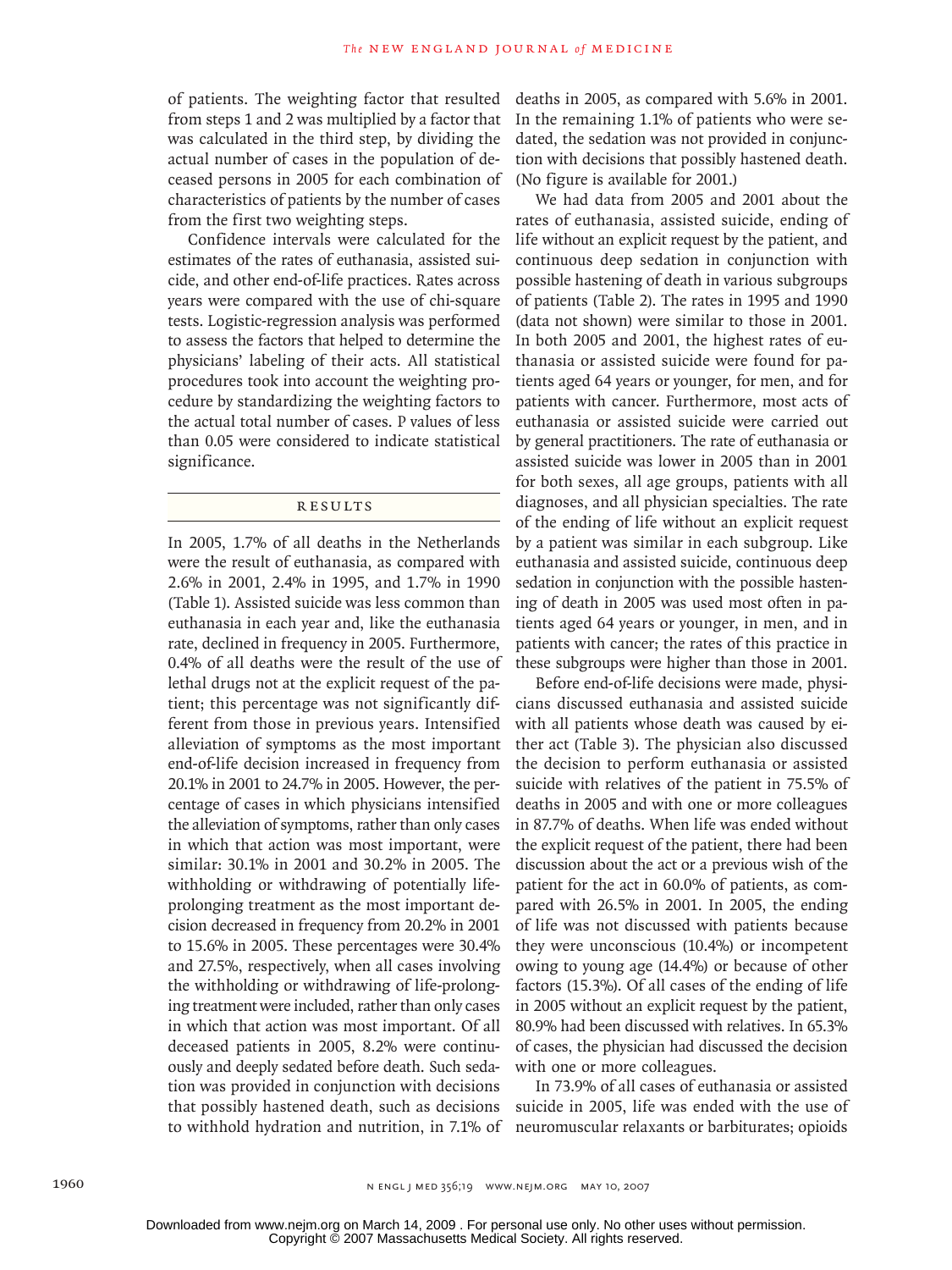| Table 1. Frequencies of Euthanasia, Assisted Suicide, and Other End-of-Life Practices in the Netherlands, According to Year.* |                            |                     |                        |                     |  |  |  |
|-------------------------------------------------------------------------------------------------------------------------------|----------------------------|---------------------|------------------------|---------------------|--|--|--|
| Variable                                                                                                                      | 1990                       | 1995                | 2001                   | 2005                |  |  |  |
| No. of studied deaths†                                                                                                        | 5197                       | 5146                | 5617                   | 9965                |  |  |  |
| No. of questionnaires                                                                                                         | 4900                       | 4604                | 5189                   | 5342                |  |  |  |
| Most important practice that possibly<br>hastened death - % (95% CI)                                                          |                            |                     |                        |                     |  |  |  |
| Euthanasia                                                                                                                    | $1.7(1.5-2.0)$             | $2.4(2.1-2.6)$ :    | $2.6$ (2.3-2.8) $\pm$  | $1.7(1.5-1.8)$      |  |  |  |
| Assisted suicide                                                                                                              | $0.2(0.1-0.3)$             | $0.2(0.1-0.3)$      | $0.2$ (0.1–0.3) $\pm$  | $0.1(0.1-0.1)$      |  |  |  |
| Ending of life without explicit<br>request by the patient                                                                     | $0.8(0.6-1.0)$             | $0.7(0.5-0.9)$ ±    | $0.7(0.5-0.9)$         | $0.4(0.2 - 0.6)$    |  |  |  |
| Intensified alleviation<br>of symptoms                                                                                        | 18.8 (17.9-19.9) $\hat{x}$ | 19.1 $(18.1-20.1)$  | $20.1(19.1-21.1)x$     | $24.7(23.5 - 26.0)$ |  |  |  |
| Withholding or withdrawing of<br>life-prolonging treatment                                                                    | 17.9 (17.0-18.9) $\hat{x}$ | 20.2 (19.1-21.3) ±  | 20.2 (19.1-21.3) $\pm$ | $15.6(15.0 - 16.2)$ |  |  |  |
| Total                                                                                                                         | 39.4 (38.1-40.7) $\pm$     | $42.6(41.3 - 43.9)$ | 43.8 (42.6 - 45.0)     | $42.5(41.1 - 43.9)$ |  |  |  |
| Continuous deep sedation                                                                                                      | NA.                        | NA.                 | ΝA                     | $8.2(7.8-8.6)$      |  |  |  |

\* All percentages were weighted for the sampling fractions, for nonresponse, and for random-sampling deviations. CI denotes confidence interval, and NA not available.

† The number of deaths is largest in 2005 because all deaths in which the cause of death precluded physician assistance during dying were included, whereas only 1 in 12 of these deaths was included in the other study years.

‡ P<0.05 for comparison with the frequency for 2005.

§ Continuous deep sedation may have been provided in conjunction with practices that possibly hastened death.

were used in 16.2% of all cases. In the same year, the ending of life without an explicit request by the patient more frequently involved the use of opioids (58.5%). Physicians were asked to estimate the amount of time by which life was shortened owing to the use of lethal drugs. In 2005, life was estimated to have been shortened by at least 1 week in 53.9% of all cases of euthanasia or assisted suicide and in 11.6% of all cases of the ending of life without an explicit request by the patient. The type of drugs used and the extent to which life was shortened were similar in 2005 and 2001.

In absolute terms, the numbers of cases of euthanasia or assisted suicide in 2005 were 2297 and 113, respectively. The review committees evaluated 1933 of the 2410 cases in 2005, with a reporting rate of 80.2%. For 28 cases, the physicians were asked about the reasons for nonreporting; for 76.1% of these cases, physicians answered that they had not perceived their act as the ending of life. Other reasons given were that the physician had doubts about whether the criteria for careful practice had been met (9.7%) or that the physician regarded the ending of life as a private agreement between physician and patient (6.6%). When asked to choose the most appropriate term for cases that were classified as euthanasia or assisted suicide in our study (an affirmative answer to the last of the four key questions) (260 cases), 76.2% of physicians chose "euthanasia," "assisted suicide," or the "ending of life." End-of-life practices in the remaining cases were labeled by physicians as "alleviation of symptoms" or "palliative or terminal sedation." Results of a logistic-regression analysis revealed that physicians were more likely to label the prescribing of drugs with the explicit intention of hastening death as "euthanasia" or "assisted suicide" when the drugs were neuromuscular relaxants or barbiturates than when the drugs were opioids or other types (P<0.001).

## Discussion

The enactment of the Dutch euthanasia law was followed by a modest decrease in the rates of euthanasia, assisted suicide, and ending of life without an explicit request by the patient and an increase in the rate of continuous deep sedation near the end of life. These findings represent a significant reversal of the trends in end-of-life decision making that were found between 1990 and 2001.13 The high response rate, the fact that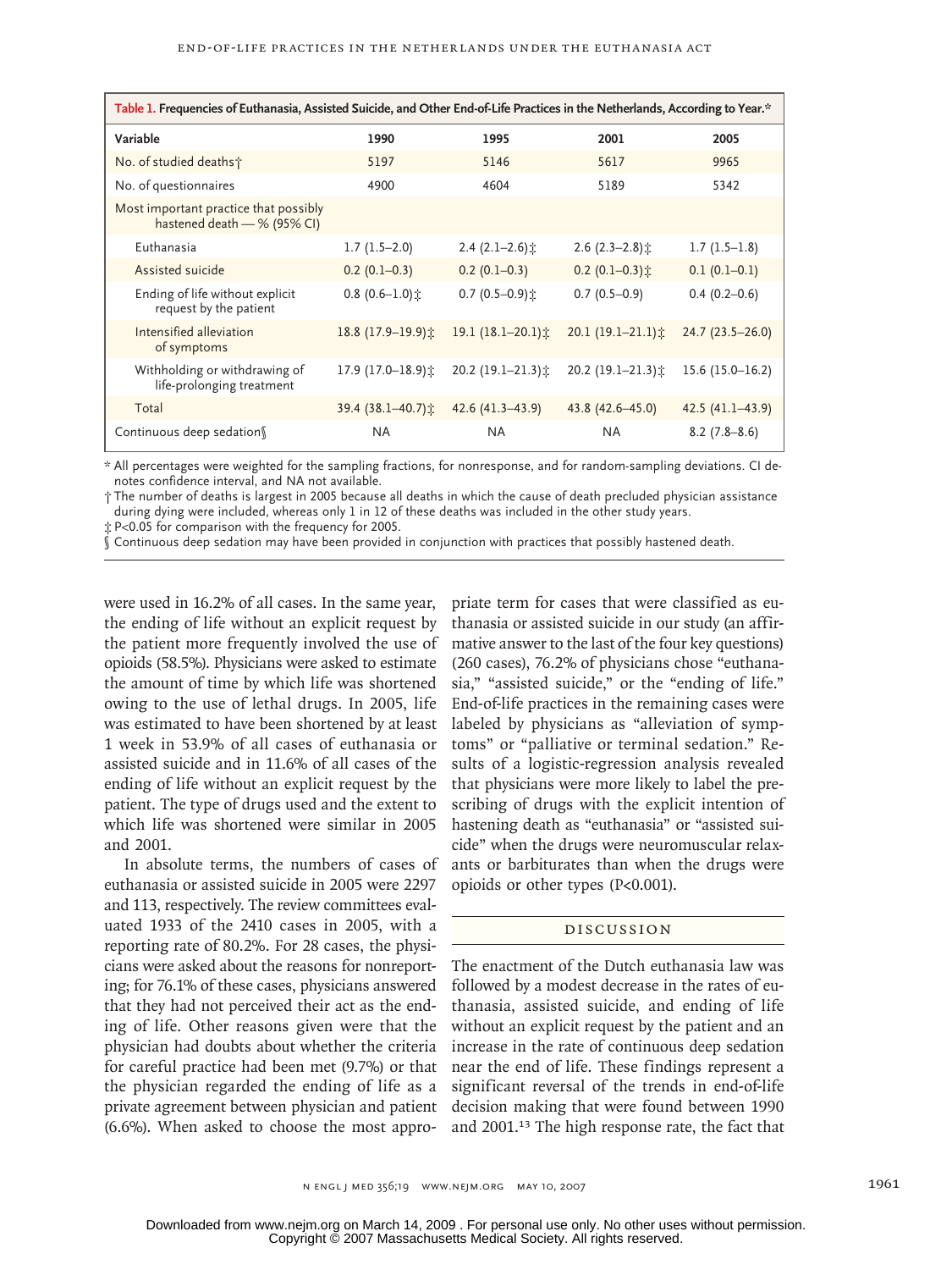**Table 2. Rates of Euthanasia or Assisted Suicide, Ending of Life without an Explicit Request by the Patient, and Continuous Deep Sedation in 2001 and 2005, According to Characteristics of Patients.\***

| Characteristic         | Deaths in<br>2005 Studied; | Percentage<br>of All Deaths | Euthanasia<br>or Assisted Suicide |      | <b>Ending of Life</b><br>without Explicit<br><b>Request by Patient</b> |      | <b>Continuous Deep</b><br>Sedation: |      |
|------------------------|----------------------------|-----------------------------|-----------------------------------|------|------------------------------------------------------------------------|------|-------------------------------------|------|
|                        |                            |                             | 2001                              | 2005 | 2001                                                                   | 2005 | 2001                                | 2005 |
|                        | no.                        |                             | percent                           |      |                                                                        |      |                                     |      |
| Age                    |                            |                             |                                   |      |                                                                        |      |                                     |      |
| $0 - 64$ yr            | 2583                       | 19.2                        | 5.0                               | 3.5  | 1.0                                                                    | 1.0  | 5.9                                 | 9.0  |
| 65-79 yr               | 3462                       | 32.4                        | 3.3                               | 2.1  | 0.4                                                                    | 0.3  | 6.9                                 | 7.4  |
| $\geq 80$ yr           | 3920                       | 48.4                        | 1.4                               | 0.8  | 0.7                                                                    | 0.2  | 3.3                                 | 5.4  |
| Sex                    |                            |                             |                                   |      |                                                                        |      |                                     |      |
| Male                   | 5371                       | 49.7                        | 3.1                               | 2.0  | 0.7                                                                    | 0.4  | 5.2                                 | 7.2  |
| Female                 | 4594                       | 51.3                        | 2.5                               | 1.5  | 0.7                                                                    | 0.4  | 4.9                                 | 6.4  |
| Cause of death         |                            |                             |                                   |      |                                                                        |      |                                     |      |
| Cancer                 | 2760                       | 28.8                        | 7.4                               | 5.1  | 1.0                                                                    | 0.3  | 5.7                                 | 10.8 |
| Cardiovascular disease | 4882                       | 31.9                        | 0.4                               | 0.3  | 0.6                                                                    | 0.2  | 2.4                                 | 3.5  |
| Other or unknown       | 2323                       | 39.3                        | 1.2                               | 0.4  | 0.5                                                                    | 0.6  | 6.2                                 | 6.5  |
| Type of physician§     |                            |                             |                                   |      |                                                                        |      |                                     |      |
| General practitioner   | 5135                       | 41.3                        | 5.8                               | 3.7  | 0.6                                                                    | 0.2  | 2.9                                 | 9.1  |
| Clinical specialist    | 2891                       | 32.3                        | 1.8                               | 0.5  | 1.2                                                                    | 0.7  | 7.9                                 | 5.5  |
| Nursing home physician | 1458                       | 24.5                        | 0.4                               | 0.2  | 0.4                                                                    | 0.3  | 7.4                                 | 6.2  |
| Total                  | 9965                       | 100.0                       | 2.8                               | 1.8  | 0.7                                                                    | 0.4  | 5.1                                 | 6.8  |

\* All percentages were weighted for the sampling fractions, for nonresponse, and for random-sampling deviations. Percentages may not total 100 because of rounding.

† The number of deaths studied and the percentages of deaths in all subgroups of patients were similar in 2001, as reported by Onwuteaka-Philipsen et al.<sup>13</sup>

‡ All cases of continuous deep sedation that were provided in conjunction with a practice that possibly hastened death (i.e., in conjunction with euthanasia, assisted suicide, or ending of life without an explicit request by the patient) were classified as that practice rather than as deep sedation in this table.

§ The 2005 sample included 481 physicians with an unknown specialty.

both the study design and the key questions were kept constant over the years, the endorsement of the study by authoritative medical bodies, and the guarantee of anonymity of patients and physicians all strengthen the validity and reliability of our results.

We focus on three possible explanations for these trends. First, some epidemiologic factors should be considered. As a result of the aging of society, the percentages of deaths of people 80 years of age or older, which is the age group for which euthanasia and assisted suicide are least common, increased from 45.3% in 2001 to 48.4% in 2005. However, decreased rates of these practices were found in all age groups, and the age shift can explain only about 0.1% of the total decrease. The percentage of deaths from cancer,

which is the most common diagnosis in patients receiving physician assistance in dying, remained stable between 2001 and 2005, as did the percentages of deaths attended by general practitioners, clinical specialists, and nursing home physicians.

Second, Dutch physicians have been found to consider high-quality end-of-life care as an alternative to euthanasia or assisted suicide, at least in some cases.<sup>13</sup> In our study, we found that euthanasia and assisted suicide were to some extent replaced by continuous deep sedation. Sedation was most common in the subgroups in which euthanasia or assisted suicide were also most common: patients under 80 years of age, men, patients with cancer, and patients attended by general practitioners. One study showed that the use of deep sedation near the end of life is often pre-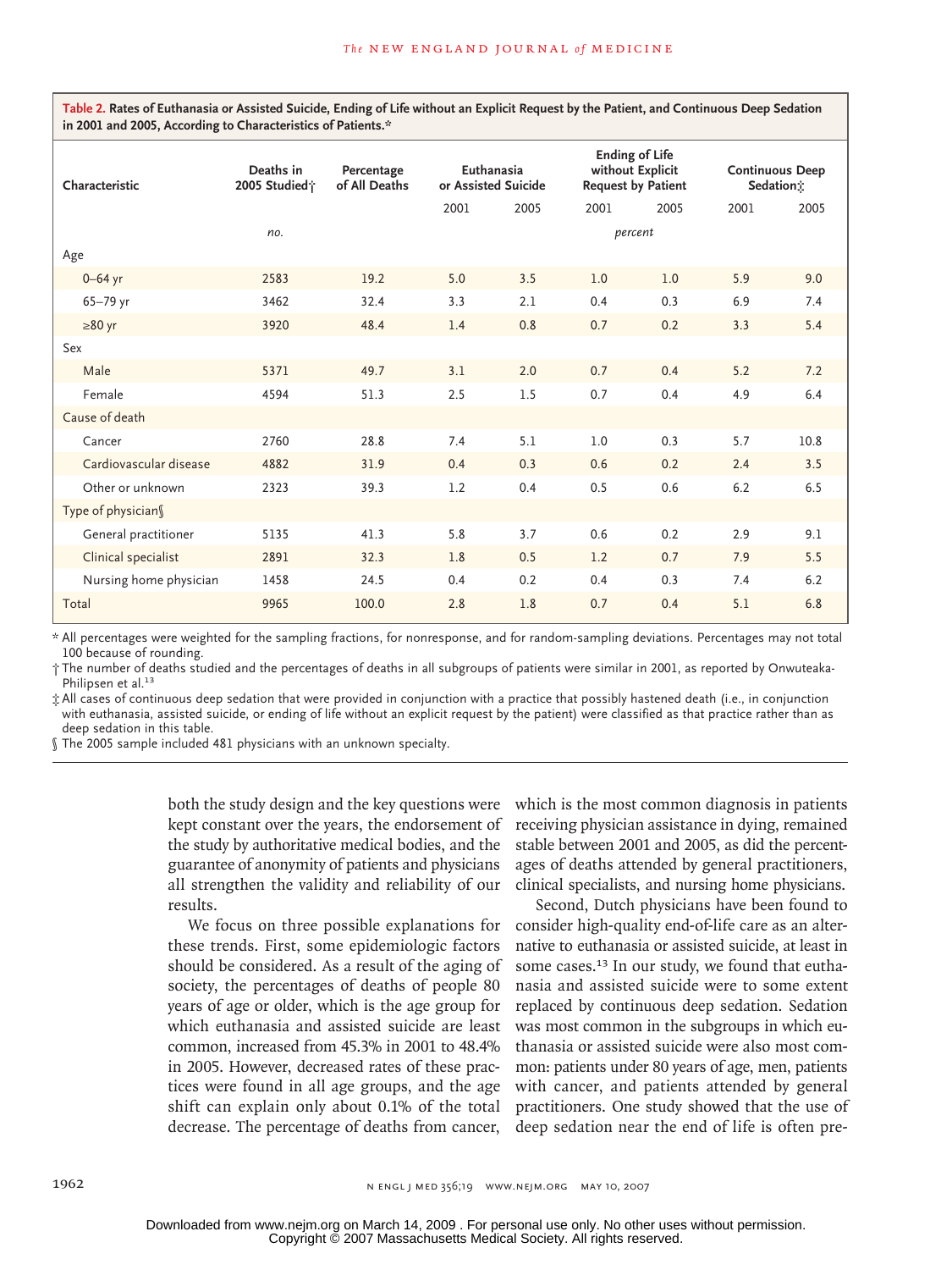**Table 3. Discussion of Ending-of-Life Practices, Use of Drugs in the Ending of Life, and Time by Which Life Was Shortened in 2001 and 2005.\***

| Variable                                   |       | <b>Euthanasia or Assisted Suicide</b> | <b>Ending of Life without Explicit</b><br><b>Request by Patient</b> |      |  |
|--------------------------------------------|-------|---------------------------------------|---------------------------------------------------------------------|------|--|
|                                            | 2001  | 2005                                  | 2001                                                                | 2005 |  |
| No. of deaths studied                      | 335   | 258                                   | 58                                                                  | 24   |  |
| Discussion of practice (%) <sup>+</sup>    |       |                                       |                                                                     |      |  |
| With patient (or previous wish of patient) | 100.0 | 100.0                                 | 26.5                                                                | 60.0 |  |
| With relative of patient                   | 96.0  | 75.5                                  | 100.0                                                               | 80.9 |  |
| With $\geq 1$ other physician              | 90.7  | 87.7                                  | 65.2                                                                | 65.3 |  |
| Drugs administered $(\%)\ddagger$          |       |                                       |                                                                     |      |  |
| Neuromuscular relaxants                    | 63.2  | 65.4                                  | 1.7                                                                 | 22.9 |  |
| <b>Barbiturates</b>                        | 10.8  | 8.5                                   | 2.3                                                                 | 5.3  |  |
| Opioids                                    | 21.6  | 16.2                                  | 74.7                                                                | 58.5 |  |
| Benzodiazepines                            | 0     | 6.6                                   | 2.3                                                                 | 2.7  |  |
| Other drugs                                | 0.9   | 0.3                                   | $\Omega$                                                            | 4.5  |  |
| Unknown                                    | 3.5   | 2.9                                   | 19.0                                                                | 6.0  |  |
| Shortening of life (%)                     |       |                                       |                                                                     |      |  |
| $By < l$ wk                                | 45.9  | 44.8                                  | 77.3                                                                | 85.5 |  |
| $By \geq 1$ wk                             | 54.1  | 53.9                                  | 18.1                                                                | 11.6 |  |
| Unknown                                    | 0     | 1.3                                   | 4.7                                                                 | 2.9  |  |

\* All percentages were weighted for the sampling fractions, for nonresponse, and for random-sampling deviations.

† Ending-of-life practices could have been discussed with any combination of patients, relatives, and physicians.

‡ Drugs administered could have been neuromuscular relaxants, in any combination; barbiturates, alone or in combination with other drugs except neuromuscular relaxants; opioids, alone or in combination with other drugs except neuromuscular relaxants and barbiturates; benzodiazepines, alone or in combination with other drugs except neuromuscular relaxants, barbiturates, and opioids; or other drugs, in any combination.

ceded by a discussion of the option of euthanasia.<sup>21</sup> The types of suffering that prompt requests for euthanasia overlap with those that prompt requests for sedation, although the emphasis is more on existential suffering and physical deterioration in euthanasia and more on physical suffering in sedation.<sup>22</sup> Physicians also sometimes administer sedatives when they have the explicit intention of hastening death, such that sedation and euthanasia are not mutually exclusive in all cases.

Third, the attitudes of physicians toward opioids and their understanding of the effects of the drugs may have contributed to a decrease in the frequency of euthanasia. During the last decade, there has been increasing evidence that the potentially life-shortening effects of opioids are often overestimated.23-26 In the Netherlands, the results of the study of the 2001 practices<sup>13</sup> sparked a debate about whether or not opioids can be used for euthanasia, because of their doubtful lethal

potential and the likelihood of side effects.14,27 The review committees have disapproved the use of opioids for euthanasia. As a result, physicians may have become less inclined to attribute lifeshortening effects to opioids. Thus, the decrease in the percentage of cases of euthanasia in which opioids were used in 2005 as compared with 2001 may be at least partly the result of variation in the attribution by physicians of their acts, not only from an actual change in practices. It is difficult to assess whether or not such variation in attribution is justified in all cases. The tendency among physicians to attribute less life-shortening effects to their acts may extend to end-of-life decision making in a broader sense, relating to the decreased frequency in 2005 of decisions to withhold or withdraw potentially life-prolonging treatment. The shifting of attitudes toward the use of opioids may also have contributed to the trend of decreased rates of the ending of life without an explicit request by the patient. Apparently, the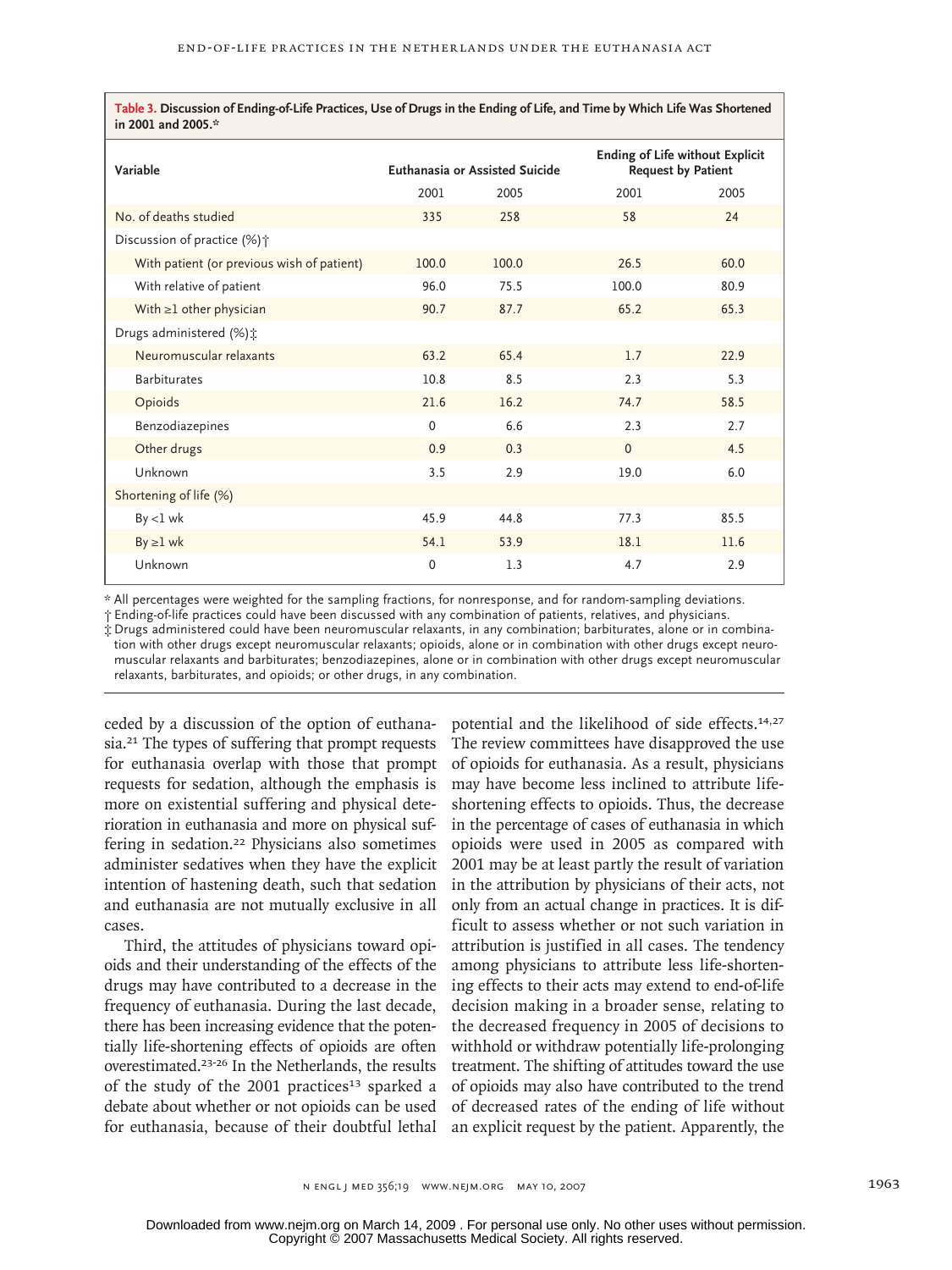Dutch system of regulating euthanasia has not resulted in increased rates of this practice, which is sometimes referred to as nonvoluntary euthanasia.

The reporting rates for euthanasia and physician-assisted suicide increased from 18.0% in 1990, when these practices were illegal and the first procedure for review had yet to be developed, to 80.2% in 2005, a time when euthanasia and assisted suicide were no longer of questionable legality if performed according to established requirements for careful practice. Our study reports, for the first time, quantitative data about the causes of nonreporting. Few physicians indicated that they did not report their case because of doubts about whether they had met the criteria and feared legal prosecution. A large majority of nonreported cases appeared to have involved acts to end life as defined in our study (an affirmative answer to the last of the four key questions on the questionnaire) but were not labeled by the physician as euthanasia or physician-assisted suicide. These cases mostly involved drugs with uncertain lethal effects, such as opioids and seda-

tives. As a result, the review committees mainly evaluate cases in which death was hastened with neuromuscular relaxants or barbiturates. In such cases, physicians virtually always adhere to the requirements for careful practice. However, the transparency that is envisaged by the Dutch law apparently does not extend to all cases of euthanasia.

In conclusion, the enactment of the Dutch euthanasia law was followed by a moderate decrease in the rates of physician assistance in dying. This trend may have resulted from changes in epidemiologic patterns, an increased use of deep sedation and other means of alleviating symptoms near the end of life, and a decreased inclination among physicians to believe that opioids hasten death.

Supported by a grant from the Dutch Ministry of Health.

No potential conflict of interest relevant to this article was reported.

The views expressed in this paper are those of the authors and do not necessarily reflect the policies of Statistics Netherlands.

We thank the thousands of physicians who provided the study data, the assistants to the project at Statistics Netherlands for their skillful help in collecting the data and calculating confidence intervals, and the members of the Steering Committee, the Royal Dutch Medical Association, and the Chief Inspector for Health Care for their support of the study.

#### **References**

1. Rosen G. A history of public health. Baltimore: Johns Hopkins University Press, 1993.

Murray SA, Boyd K, Sheikh A. Pallia-**2.** tive care in chronic illness. BMJ 2005;330: 611-2.

Quill TE. Dying and decision making **3.** — evolution of end-of-life options. N Engl J Med 2004;350:2029-32.

Drazen JM. Decisions at the end of life. **4.** N Engl J Med 2003;349:1109-10.

5. van der Heide A, Deliens L, Faisst K, et al. End-of-life decision-making in six European countries: descriptive study. Lancet 2003;362:345-50.

Blank RH, Merrick JC, eds. End-of-life **6.** decision making: a cross-national study. Cambridge, MA: MIT Press, 2005.

Quill TE, Battin ME, eds. Physician-**7.** assisted dying: the case for palliative care and patient choice. Baltimore: Johns Hopkins University Press, 2004.

Foley K, Hendin H, eds. The case **8.** against assisted suicide: for the right to end-of-life care. Baltimore: Johns Hopkins University Press, 2002.

9. State Committee on Euthanasia. Report on euthanasia. The Hague, the Netherlands: Government Printing Office, 1985. (In Dutch.)

10. van der Maas PJ, van Delden JJM, Pijnenborg L, Looman CWN. Euthanasia and other medical decisions concerning the end of life. Lancet 1991;338:669-74.

11. van der Wal G, van der Maas PJ, Bosma JM, et al. Evaluation of the notification procedure for physician-assisted suicide in the Netherlands. N Engl J Med 1996; 335:1706-11.

12. Onwuteaka-Philipsen BD, van der Heide A, Muller MT, et al. Dutch experience of monitoring euthanasia. BMJ 2005;331: 691-3. [Erratum, BMJ 2005;331:1065.]

13. Onwuteaka-Philipsen BD, van der Heide A, Koper D, et al. Euthanasia and other end-of-life decisions in the Netherlands in 1990, 1995, and 2001. Lancet 2003;362:395-9.

14. Rurup ML, Onwuteaka-Philipsen BD, van der Heide A, van der Wal G, van der Maas PJ. Trends in the agents used for euthanasia and the relationship with the number of notifications. Ned Tijdschr Geneeskd 2006;150:618-24. (In Dutch.)

15. Ganzini L, Nelson HD, Schmidt TA, Kraemer DF, Delorit MA, Lee MA. Physicians' experiences with the Oregon Death with Dignity Act. N Engl J Med 2000; 342:557-63. [Erratum, N Engl J Med 2000; 342:1538.]

16. Ganzini L, Harvath TA, Jackson A, Goy ER, Miller LL, Delorit MA. Experiences of Oregon nurses and social workers with hospice patients who requested assistance with suicide. N Engl J Med 2002;347:582-8.

17. Tolle SW, Tilden VP, Drach LL, Fromme EK, Perrin NA, Hedberg K. Characteristics and proportion of dying Oregonians who personally consider physician-assisted suicide. J Clin Ethics 2004;15:111-22.

18. Deliens L, van der Wal G. The euthanasia law in Belgium and the Netherlands. Lancet 2003;362:1239-40.

19. Deliens L, Mortier F, Bilsen J, et al. End-of-life decisions in medical practice in Flanders, Belgium: a nationwide survey. Lancet 2000;356:1806-11.

20. van der Maas PJ, van der Wal G, Haverkate I, et al. Euthanasia, physicianassisted suicide, and other medical practices involving the end of life in the Netherlands, 1990–1995. N Engl J Med 1996; 335:1699-705.

21. Rietjens JA, van der Heide A, Vrakking AM, Onwuteaka-Philipsen BD, van der Maas PJ, van der Wal G. Physician reports of terminal sedation without hydration or nutrition for patients nearing death in the Netherlands. Ann Intern Med 2004;141: 178-85.

22. Rietjens JA, van Delden JJ, van der Heide A, et al. Terminal sedation and euthanasia: a comparison of clinical practices. Arch Intern Med 2006;166:749-53.

23. Thorns A, Sykes N. Opioid use in last week of life and implications for end-of-life decision-making. Lancet 2000;356:398-9. 24. Sykes N, Thorns A. The use of opioids and sedatives at the end of life. Lancet Oncol 2003;4:312-8.

25. Bercovitch M, Adunsky A. Patterns of